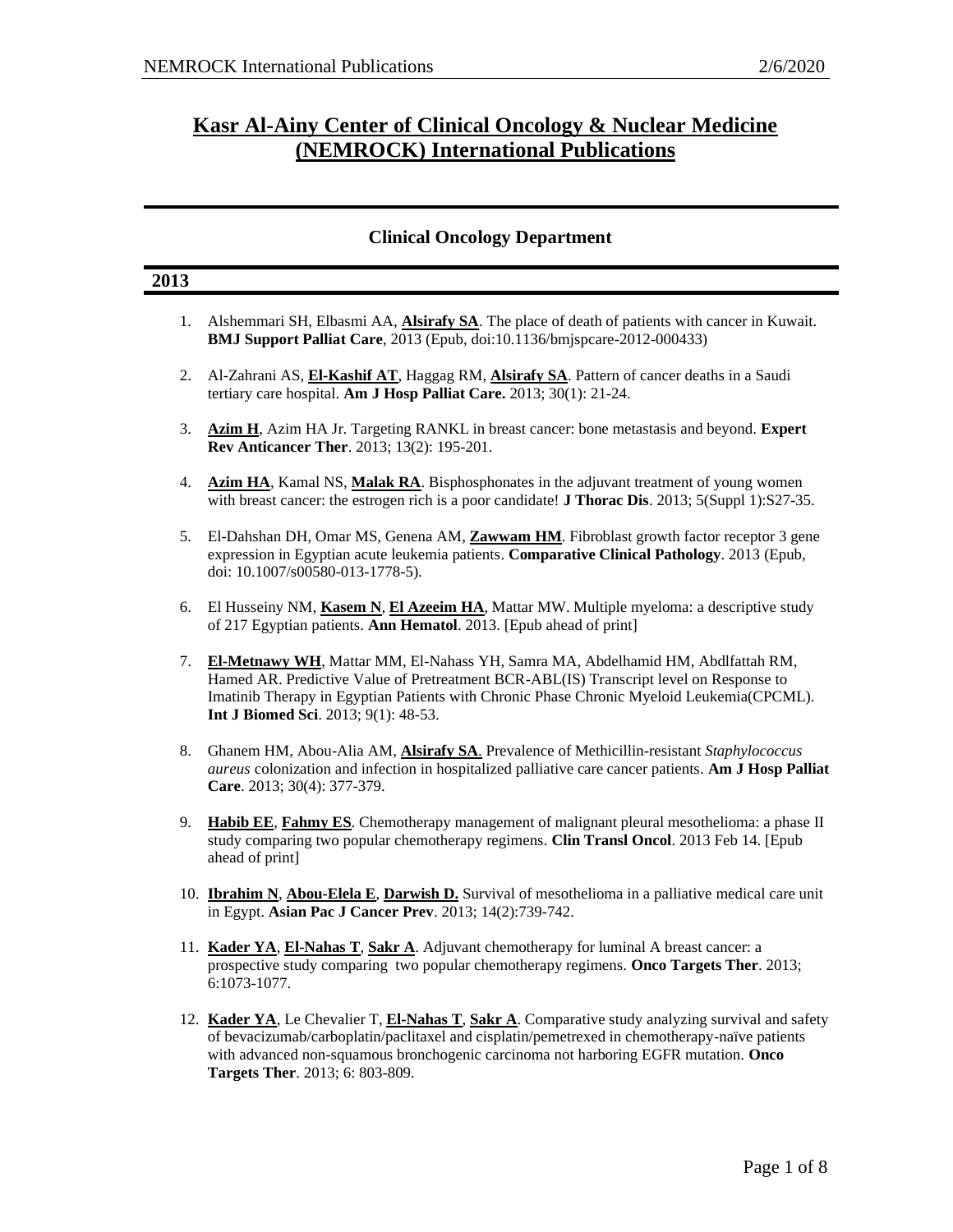- 13. **Kader YA**, Spielmann M, **El-Nahas T**, **Sakr A**, Metwally H. Comparative study analyzing survival and safety of bevacizumab/carboplatin/paclitaxel versus carboplatin/docetaxel in initial treatment of metastatic Her-2-negative breast cancer. **Breast Cancer: Targets and Therapy**, 2013, 5:37-42.
- 14. Khorshied MM, **Said WA**, Shaaban HM. Clinical implication of nucleophosmin gene mutation and Flt-3 internal tandem duplication in a cohort of Egyptian AML patients. **Comparative Clinical Pathology**. 2013: 1-10.
- 15. **Mansour M**, Mourad C. Phase II study of single agent oral vinorelbine as first-line treatment in patients with HER-2 negative metastatic breast cancer. **Cancer Chemother Pharmacol**. 2013; 72(2): 429-435.
- 16. **Meshref M**, ElShazly N, Nasr M, AbdElhai R. Effect of different doses of prophylactic cranial irradiation in childhood lymphoblastic leukemia on CNS relapse, late cognitive decline and learning disabilities. **J Cancer Therapeutics Research.** 2013; 2:10.
- 17. **Zwam HM**, **Habib EE**, **AL-Daly ME**. Involved Nodal Radiotherapy vs. Involved Field Radiotherapy after Chemotherapy in the Treatment of Early Stage Hodgkin's Lymphoma. **J Cancer Ther**. 2013; 4: 271-279.

#### **2012**

- 18. Alshemmari S, Ezzat H, **Samir Z**, Refaat S, **Alsirafy SA**. The palliative prognostic index for the prediction of survival and in-hospital mortality of patients with advanced cancer in Kuwait. **J Palliat Med**. 2012; 15(2):200-4.
- 19. Alshemmari SH, Refaat SM, Elbasmi AA, **Alsirafy SA**.Representation of expatriates among cancer patients in Kuwait and the need for culturally-competent care. **J Psychosoc Oncol**. 2012; 30(3):380-5.
- 20. **Alsirafy SA**, **Ibrahim NY**, **Abou-Elela EN**. Opioid consumption before and after the establishment of a palliative medicine unit in an Egyptian cancer center. **J Palliat Care**. 2012; 28(3):135-40.
- 21. **Alsirafy SA**, Mousa SM, Brown SM. Palliative care: an unexplored aspect of schistosomiasis neglect? **Am J Hosp Palliat Care**. 2012; 29(1):7-8.
- 22. Al-Zahrani AS, **El-Kashif AT**, Mohammad AA, Elsamany **S, Alsirafy SA**. Prediction of inhospital mortality of patients with advanced cancer using the Chuang's Prognostic Score. **Am J Hosp Palliat Care**, 2012 (Epub, doi: 10.1177/1049909112467362)
- 23. Arnaout HH, Khorshied MM, Shaheen IA, Gouda HM, **Ibrahim NY**, Koura NF. The clinical significance of methylenetetrahydrofolate reductase (MTHFR) polymorphisms in acute lymphoblastic leukemia. **Comp Clin Pathol**. 2012; 21(1): 39-47.
- 24. **Azim HA**, Azim HA. Systemic treatment of brain metastases in HER2-positive breast cancer: current status and future directions. **Future Oncol**. 2012; 8(2):135-44.
- 25. **El-Ghoneimy EG**, **Hassan MA**, El-Bestar MF, Othman OM, **Mashhour K N**. A dosimetric comparative study between conformal and intensity modulated radiation therapy in the treatment of primary nasopharyngeal carcinomas: the Egyptian experience. **The Chinese-German Journal of Clinical Oncology**, 2012; 11(11): 626-631.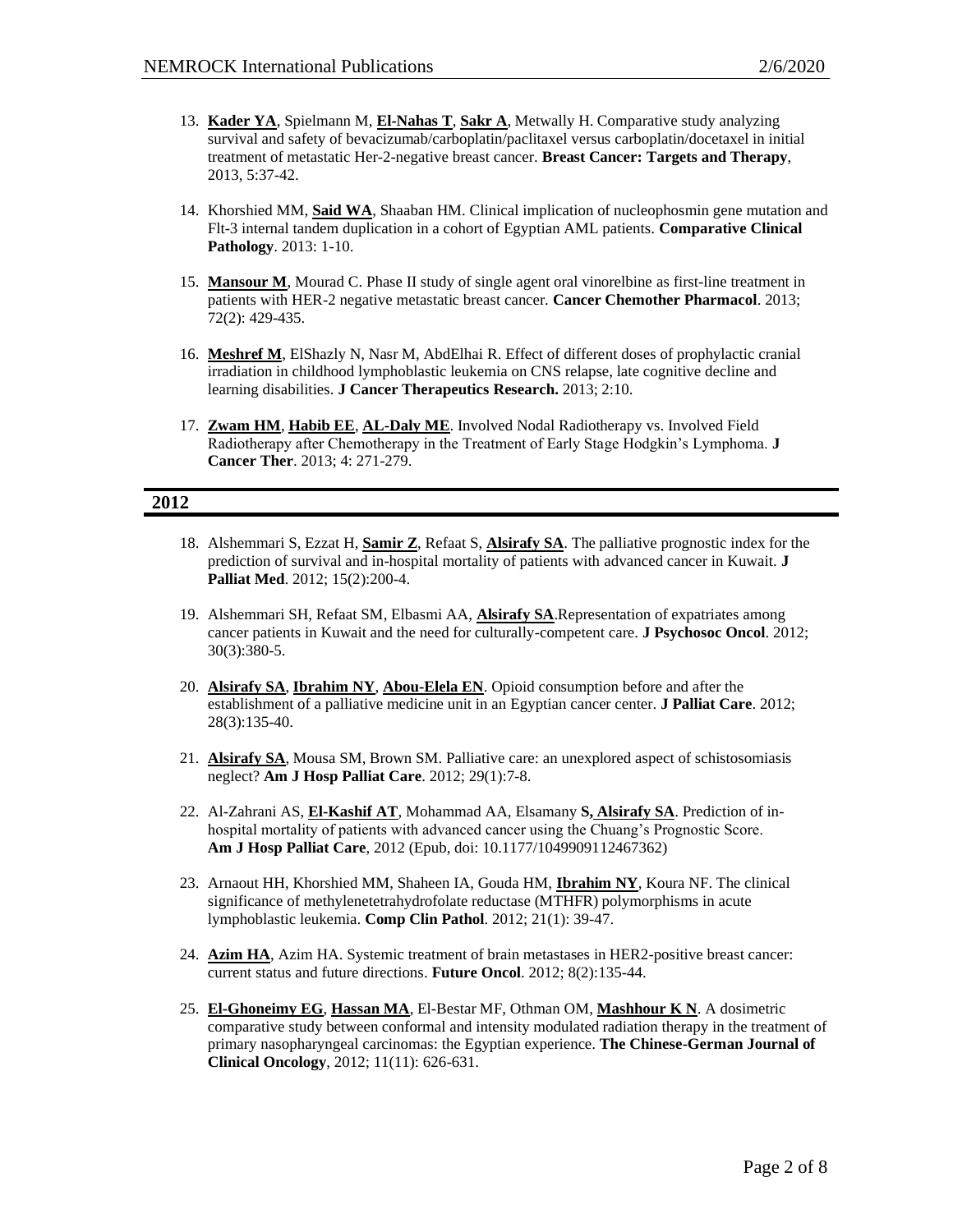- 26. Farawela H, Khorshied M, Shaheen I, Gouda H, Nasef A, Abulata N, Mahmoud HA, **Zawam HM**, Mousa SM. The association between hepatitis C virus infection, genetic polymorphisms of oxidative stress genes and B-cell non-Hodgkin's lymphoma risk in Egypt. **Infect Genet Evol**. 2012; 12(6):1189-94.
- 27. **Habib EE**, **El-Kashef AT**, **Fahmy ES**. Management of neuroblastoma: a study of first- and second-line chemotherapy responses, a single institution experience. **Oncology Reviews** 2012; 6:e3.
- 28. Huober J, Fasching PA, Barsoum M, Petruzelka L, Wallwiener D, Thomssen C, Reimer T, Paepke S, **Azim HA**, Ragosch V, Kubista E, Baumgärtner AK, Beckmann MW, May C, Nimmrich I, Harbeck N. Higher efficacy of letrozole in combination with trastuzumab compared to letrozole monotherapy as first-line treatment in patients with HER2-positive, hormone-receptor-positive metastatic breast cancer - results of the eLEcTRA trial. **Breast**. 2012; 21(1):27-33.
- 29. **Ibrahim NY**, Sami RM, Nasr AS.*GSTP1* and *CYP1A1* Gene Polymorphisms and Non-Hodgkin Lymphoma. **Lab Medicine** 2012; 43:22-6.
- 30. Koeck J, **Abo-Madyan Y**, Eich HT, Stieler F, Fleckenstein J, Kriz J, Mueller RP, Wenz F, Lohr F.Clinical relevance of different dose calculation strategies for mediastinal IMRT in Hodgkin's disease. **Strahlenther Onkol**. 2012; 188(8):653-659.
- 31. Koeck J, **Abo-Madyan Y**, Lohr F, Stieler F, Kriz J, Mueller RP, Wenz F, Eich HT. Radiotherapy for early mediastinal Hodgkin lymphoma according to the German Hodgkin Study Group (GHSG): the roles of intensity-modulated radiotherapy and involved-node radiotherapy. **Int J Radiat Oncol Biol Phys**. 2012; 83(1):268-76.
- 32. Kohail H, Shehata S, Mansour O, Gouda Y, Gaafar R, Hamid TA, El Nowieam S, AlKhodary A, El Zawahry H, Wareth AA, Halim IA, Taleb FA, **Hamada E**, Barsoum M, **Abdullah M**, **Meshref M**. A phase 2 study of the combination of gemcitabine and cisplatin in patients with locally advanced or metastatic breast cancer previously treated with anthracyclines with/without taxanes. **Hematol Oncol Stem Cell Ther**. 2012;5(1):42-8.
- 33. Mubarak N, Gaafar R, Shehata S, Hashem T, Abigeres D, **Azim HA**, El-Husseiny G, Al-Husaini H, Liu Z. A randomized, phase 2 study comparing pemetrexed plus best supportive care versus best supportive care as maintenance therapy after first-line treatment with pemetrexed and cisplatin for advanced, non-squamous, non-small cell lung cancer. **BMC Cancer**. 2012; 12:423.
- 34. Nasr AS, Sami RM, **Ibrahim NY**. Methylenetetrahydrofolate reductase gene polymorphisms (677C > T and 1298A > C) in Egyptian patients with non-Hodgkin lymphoma. **J Cancer Res Ther**. 2012; 8(3): 355-360.
- 35. Nassef AA, **Ibrahim NY**. Allellic HER-2 codon 655 polymorphism and the influence of plasma HER-2 levels in breast cancer Egyptian female patients. **Comparative Clinical Pathology**. 2012; 1-5.
- 36. Neumaier C, Blank E, Welzel G, **Abo-Madyan Y**, Kraus-Tiefenbacher U, Keller A, Gerhardt A, Sütterlin M, Wenz F. TARGIT-E(lderly) - Prospective phase II study of intraoperative radiotherapy (IORT) in elderly patients with small breast cancer. **BMC Cancer**. 2012; 12(1):171.
- 37. Shaheen I, **Ibrahim N**. Detection of orphan receptor tyrosine kinase (ROR-1) expression in Egyptian pediatric acute lymphoblastic leukemia. **Fetal Pediatr Pathol**. 2012; 31(3):113-9.
- 38. Simeonova A, **Abo-Madyan Y**, **El-Haddad M**, Welzel G, Polednik M, Boggula R, Wenz F, Lohr F. Comparison of anisotropic aperture based intensity modulated radiotherapy with 3D-conformal radiotherapy for the treatment of large lung tumors. **Radiother Oncol**. 2012; 102(2):268-73.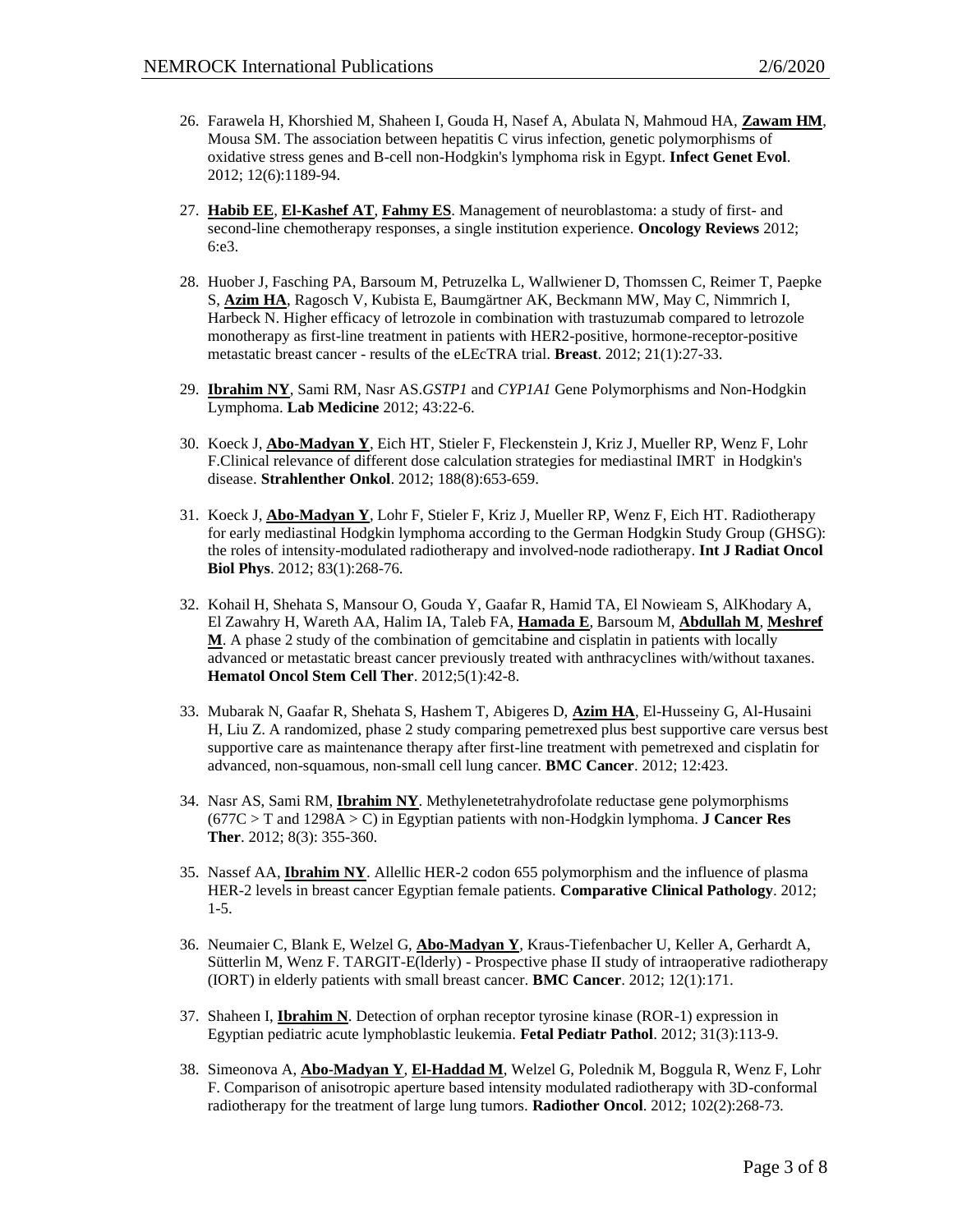#### **2011**

- 39. **Alsirafy SA**, **El Mesidy SM**, **Abou-Elela EN**, **Elfaramawy YI**. Naproxen test for neoplastic fever may reduce suffering. **J Palliat Med**. 2011; 14(5):665-7.
- 40. **Alsirafy SA**, **El-Mesidi SM**, **El-Sherief WA**, **Galal KM**, **Abou-Elela EN**, **Aklan NA**. Opioid needs of patients with advanced cancer and the morphine dose-limiting law in Egypt. **J Palliat Med**. 2011; 14(1):51-4.
- 41. **Azim HA**, **Bahr SA**, **Koura MA**, **Gad H**, **Farouk M**, **Morsy A**, **Iskander I**, **Hammad A**, **Fat'hy M**, **Attia H**, **Sadek K**. Case Study in Refractory Non-Hodgkin's Lymphoma: Successful Treatment with Plerixafor. **Case Rep Oncol**. 2011; 4(3):467-9.
- 42. Azim HA Jr, Santoro L, Pavlidis N, Gelber S, Kroman N, **Azim H**, Peccatori FA. Safety of pregnancy following breast cancer diagnosis: a meta-analysis of 14 studies. **Eur J Cancer**. 2011; 47(1):74-83.
- 43. El Karaksy SM, El Guindy NM, Gouda HM, Khorshied MM, Shaheen IA, Abu Khalil RE, **Ibrahim NY**. Clinical relevance of angiopoietin-1, angiopoietin-2, and their receptor Tie-2 expression in acute myeloid leukemia. **Comp Clin Pathol**. 2011; 20(4): 341-7.
- 44. El Saghir NS, El-Asmar N, Hajj C, Eid T, Khatib S, Bounedjar A, Ajarim D, Shamseddine A, Geara F, Jazieh A, **Azim HA**, **Abdelkader Y**, Kattan J, Abulkhair O. Survey of utilization of multidisciplinary management tumor boards in Arab countries. **Breast**. 2011; 20 Suppl 2:S70-4.
- 45. **Galal KM**, Khaled Z, Mourad AM. Role of cetuximab and sorafenib in treatment of metastatic colorectal cancer. **Indian J Cancer**. 2011; 48(1):47-54.
- 46. Ghanem HM, Shaikh RM, Alia AM, Al-Zayir AS, **Alsirafy SA**. Pattern of referral of noncancer patients to palliative care in the eastern province of Saudi Arabia. **Indian J Palliat Care**. 2011; 17(3):235-7.
- 47. Li CT, Marek M, Guclu SZ, Kim Y, **Meshref M**, Qin S, Kadziola Z, Krejcy K, Altug S. Smoking and prognostic factors in an observational setting in patients with advanced non-small cell lung carcinoma. **J Cancer**. 2011; 2:52-61.
- 48. Mohsen TA, Zeid AA, **Meshref M**, Tawfeek N, Redmond K, Ananiadou OG, Haj-Yahia S. Local iodine pleurodesis versus thoracoscopic talc insufflation in recurrent malignant pleural effusion: a prospective randomized control trial. **Eur J Cardiothorac Surg**. 2011; 40(2):282-6.
- 49. Sabry NA, **Habib EE**. Zoledronic acid and clodronate in the treatment of malignant bone metastases with hypercalcaemia; efficacy and safety comparative study. **Med Oncol**. 2011; 28(2):584-90.
- 50. Sadek HA, **El-Metnawey WH**, Shaheen IA, Korshied MM, **Mohamed AS**. Quantitative assessment of Wilms tumor 1 (WT1) gene transcripts in Egyptian acute lymphoblastic leukemia patients. **J Investig Med**. 2011; 59(8):1258-62.
- 51. Sami RM, Nasr AS, **Ibrahim NY**, **Darweesh DO**, El Hussieny NM. Association of IL-10 gene promoter polymorphisms and non-Hodgkin lymphoma in Egyptian patients, relation to susceptibility, correlation with survival. **Comp Clin Pathol** 2011, DOI: 10.1007/s00580-011-1307- 3.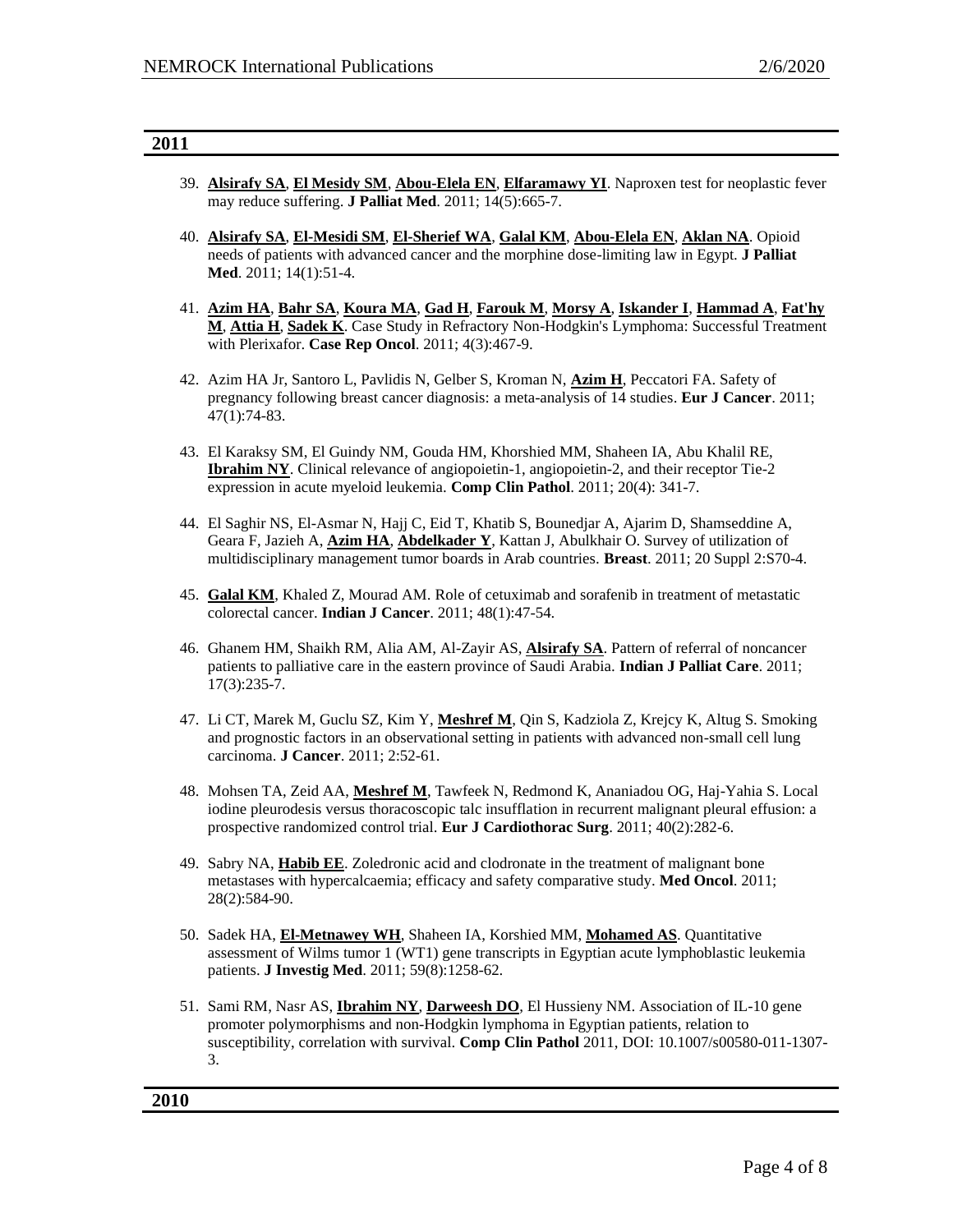- 52. Al-Shahri MZ, Sroor MY, **Alsirafy SA**. The impact of implementing referra criteria on the pattern of referrals and admissions to a palliative care program in Saudi Arabia. **J Support Oncol**. 2010; 8(2):78-81.
- 53. Alshemmari S, Ezzat H, Samir Z, Sajnani K, **Alsirafy S**. Symptom burden in hospitalized patients with cancer in kuwait and the need for palliative care. **Am J Hosp Palliat Care**. 2010; 27(7):446- 449.
- 54. **Alsirafy SA**. Dealing with barriers to cancer pain control in Egypt. **Eur J Palliat Care**. 2010; 17(1): 10-1.
- 55. **Alsirafy SA**. Regulations governing morphine prescription in Egypt: an urgent need for modification. **J Pain Symptom Manage**. 2010; 39(1):e4-6.
- 56. **Alsirafy SA**, **El Mesidy SM**, **Abou-Elela EN**. Where do Egyptian palliative care patients with cancer die? **Am J Hosp Palliat Care**. 2010; 27(5):313-5.
- 57. **Alsirafy SA**, **El Mesidy SM**, **Abou-Elela EN**, **El Faramawy YI**. Pain prevalence in advanced cancer patients in Egypt. **Eur J Palliat Care**. 2010; 17(6): 303-5.
- 58. **Alsirafy SA**, Sroor MY, Al-Shahri MZ. Referral timing of in-hospital cancer deaths to palliative care in a Saudi tertiary care hospital. **Prog Palliat Care**. 2010; 18(2): 85-8.
- 59. **Azim H**, Azim HA Jr, Escudier B. Targeting mTOR in cancer: renal cell is just a beginning. **Target Oncol**. 2010; 5(4):269-80.
- 60. **Azim HA**, Jazieh AR, Jahanzeb M. The Abu Dhabi declaration: why the hustle? **J Natl Compr Canc Netw**. 2010; 8 Suppl 3:S2-4.
- 61. **Azim HA**, Santoro L, Bociek RG, Gandini S, **Malek RA**, Azim HA Jr. High dose intensity doxorubicin in aggressive non-Hodgkin's lymphoma: a literature-based meta-analysis. **Ann Oncol**. 2010; 21(5):1064-71.
- 62. Azim HA Jr, **Azim H**, Peccatori FA. Treatment of cancer during pregnancy with monoclonal antibodies: a real challenge. **Expert Rev Clin Immunol**. 2010; 6(6):821-6.
- 63. Bazarbachi A, **Azim HA**, Alizadeh H, Aljurf M, Barista I, Chaudhri NA, Fahed Z, Fahmy OA, Ghavamzadeh A, Khalaf MH, Khatib S, Kutoubi A, Paydas S, Elayoubi HR, Zaatari G, **Zawam HM**, Zelenetz AD; MENA Lymphoma Regional Guidelines Committee. Modification and implementation of NCCN guidelines on lymphomas in the Middle East and North Africa region. **J Natl Compr Canc Netw**. 2010; 8 Suppl 3:S29-35.
- 64. Gheita TA, Ezzat Y, Sayed S, El-Mardenly G, **Hammam W**. Musculoskeletal manifestations in patients with malignant disease. **Clin Rheumatol**. 2010; 29(2):181-8.
- 65. Jazieh AR, **Azim HA**, McClure J, Jahanzeb M. The process of NCCN guidelines adaptation to the Middle East and North Africa region. **J Natl Compr Canc Netw.** 2010; 8 Suppl 3:S5-7.
- 66. Shehata S, Saad E, Goda Y, **El-Mesidi S**, Koheil H, Elzawhri H, Kandeel A, Abdelhamid T, Zaki M, **Meshref M**. A phase II study of gemcitabine combined with vinorelbine as first-line chemotherapy for metastatic breast cancer. **Hematol Oncol Stem Cell Ther**. 2010; 3(1):1-6.
- 67. Zaghloul MS, Boutrus R, El-Hossieny H, **Kader YA**, El-Attar I, Nazmy M. A prospective, randomized, placebo-controlled trial of zoledronic acid in bony metastatic bladder cancer. Int J Clin Oncol, 15(4):382-389; 2010.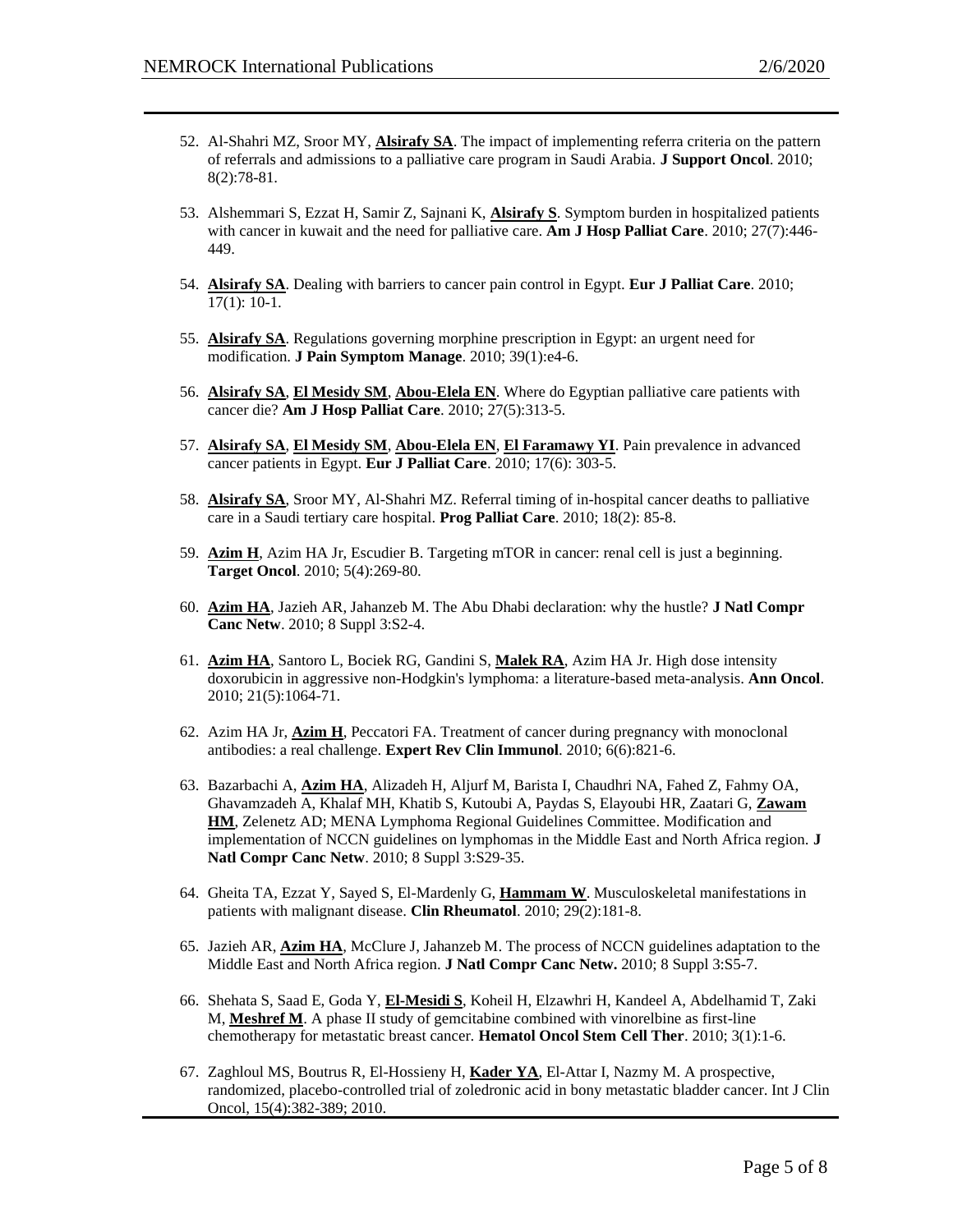| 2009 |                                                                                                                                                                                                                                                                                                            |
|------|------------------------------------------------------------------------------------------------------------------------------------------------------------------------------------------------------------------------------------------------------------------------------------------------------------|
|      | 68. Alsirafy SA. For a peaceful cancer death in Egypt: palliative care is not Am J Hosp Palliat<br>Care. 2009 Dec-2010 Jan; 26(6):502-3.                                                                                                                                                                   |
|      | 69. Azim H, Azim HA Jr, Escudier B. Trastuzumab versus lapatinib: the cardiac side of the story.<br><b>Cancer Treat Rev.</b> 2009; 35(7):633-8.                                                                                                                                                            |
|      | 70. Azim HA Jr, Elattar I, Loberiza FR Jr, <b>Azim H</b> , Mok T, Ganti AK. Third generation triplet<br>cytotoxic chemotherapy in advanced non-small cell lung cancer: a systematic overview. Lung<br>Cancer. 2009; 64(2):194-8.                                                                           |
|      | 71. Boggula R, Lorenz F, <b>Abo-Madyan Y</b> , Lohr F, Wolff D, Boda-Heggemann J, Hesser J, Wenz F,<br>Wertz H. A new strategy for online adaptive prostate radiotherapy based on cone-beam CT. Z Med<br>Phys. 2009; 19(4):264-76.                                                                         |
|      | 72. Gabal S, Ashour Z, Hamada G, Aziz SA, Khairy H, Badawy H, Hamada EM, Saied K. Low-grade<br>endometrial stromal sarcoma with intravenous extension to the heart. Medscape J Med. 2009;<br>11(1):23.                                                                                                     |
|      | 73. Lohr F, El-Haddad M, Dobler B, Grau R, Wertz HJ, Kraus-Tiefenbacher U, Steil V, Madyan YA,<br>Wenz F. Potential effect of robust and simple IMRT approach for left-sided breast cancer on<br>cardiac mortality. Int J Radiat Oncol Biol Phys. 2009; 74(1):73-80.                                       |
|      | 74. Mahmoud HK, El Nahas Y, Abdel Moaty M, Abdel Fattah R, El Emary M, El Metnawy W.<br>Kinetics of BCR-ABL Transcripts in Imatinib Mesylate treated Chronic Phase CML (CPCML), A<br>Predictor of Response and Progression Free Survival. Int J Biomed Sci. 2009; 5(3):223-228.                            |
|      | 75. Stieler F, Wolff D, Lohr F, Steil V, <b>Abo-Madyan Y</b> , Lorenz F, Wenz F, Mai S. A fast radiotherapy<br>paradigm for anal cancer with volumetric modulated arc therapy (VMAT). Radiat Oncol. 2009;<br>4:48.                                                                                         |
|      | 76. Wolff D, <b>Abo-Madyan Y</b> , Dobler B, Lohr F, Mai S, Polednik M, Wenz F. Serial tomotherapy vs.<br>MLC-IMRT (multileaf collimator intensity modulated radiotherapy) for simultaneous boost<br>treatment large intracerebral lesions. Z Med Phys. 2009; 19(1):58-66.                                 |
|      | 77. Wolff D, Stieler F, Welzel G, Lorenz F, Abo-Madyan Y, Mai S, Herskind C, Polednik M, Steil V,<br>Wenz F, Lohr F. Volumetric modulated arc therapy (VMAT) vs. serial tomotherapy, step-and-<br>shoot IMRT and 3D-conformal RT for treatment of prostate cancer. Radiother Oncol. 2009;<br>93(2):226-33. |
| 2008 |                                                                                                                                                                                                                                                                                                            |
|      | 78. AbdelSalam M, El Sissy A, Samra MA, Ibrahim S, El Markaby D, Gadallah F. The impact of<br>trisomy 12, retinoblastoma gene and P53 in prognosis of B-cell chronic lymphocytic leukemia.<br>Hematology. 2008; 13(3):147-53.                                                                              |

- 79. **Abo-Madyan Y**, Polednik M, Rahn A, Schneider F, Dobler B, Wenz F, Lohr F. Improving dose homogeneity in large breasts by IMRT: efficacy and dosimetric accuracy of different techniques. **Strahlenther Onkol**. 2008 Feb;184(2):86-92.
- 80. **Azim H**, Azim HA Jr. Targeting Her-2/neu in breast cancer: as easy as this! **Oncology**. 2008; 74(3- 4):150-7.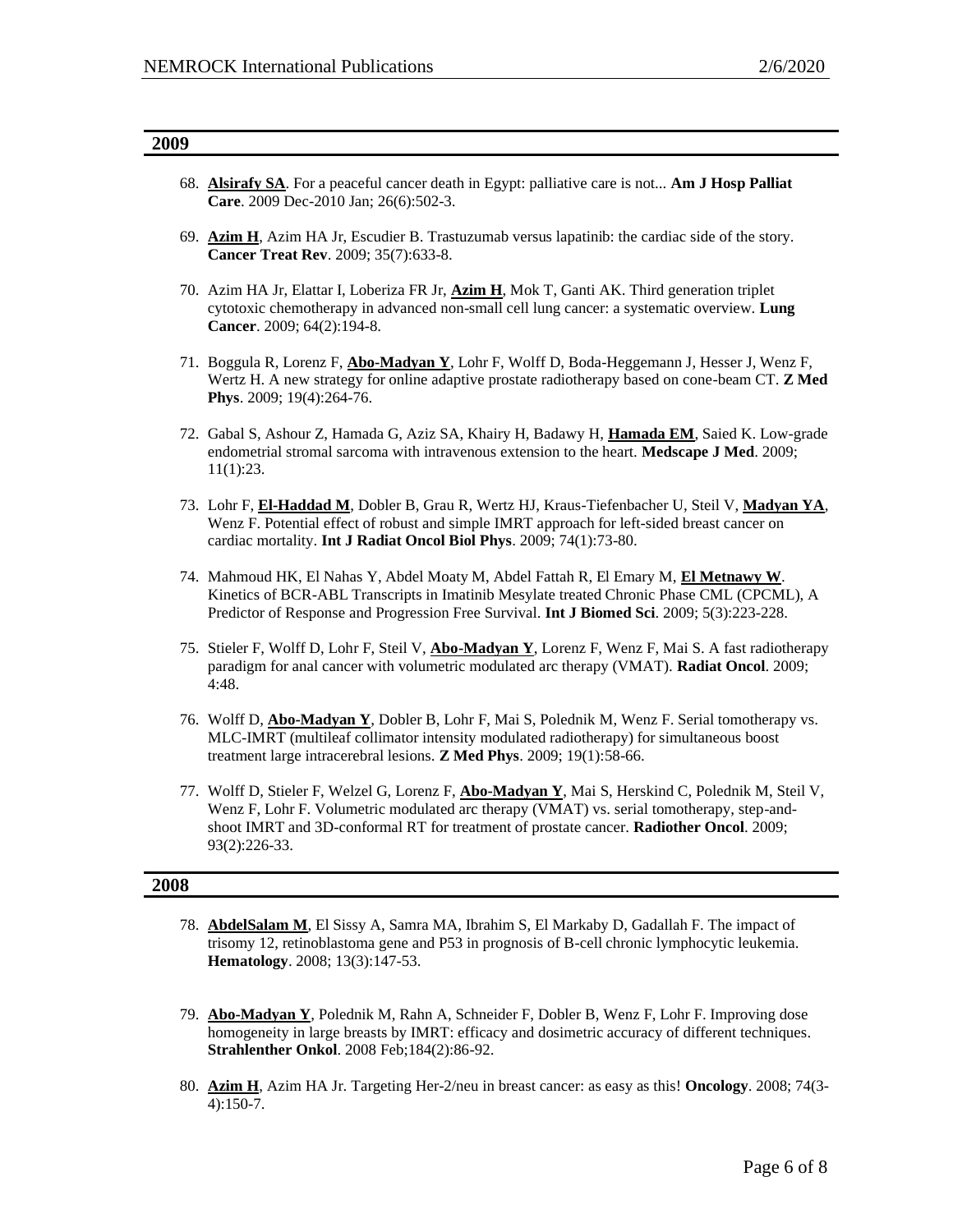81. **Hassan E**, **Galal K**, **Esmat E**. Neo-adjuvant Docetaxel and Cisplatin followed by concurrent Cisplatin with radiation therapy in treatment of locally advanced nasopharyngeal carcinoma. **Gulf J Oncolog**. 2008; (3):46-53.

#### **2007**

- 82. **Azim HA**, Elsedewy E, Azim HA Jr. Imatinib in the treatment of follicular dendritic sarcoma: a case report and review of literature. **Onkologie**. 2007; 30(7):381-4.
- 83. Eyada TK, **El Ghonemy EG**, El Ghoroury EA, El Bassyouni SO, El Masry MK. Study of genetic polymorphism of xenobiotic enzymes in acute leukemia. **Blood Coagul Fibrinolysis**. 2007; 18(5):489-95.
- 84. Polednik M, **Abo Madyan Y**, Schneider F, Wolff D, Bannach B, Lambrecht U, Wallin A, Cwiekala M, Maurer K, Reif F, Lohr F, Wenz F; Breast Cancer Working Group (German Cancer Association). Evaluation of calculation algorithms implemented in different commercial planning systems on an anthropomorphic breast phantom using film dosimetry. **Strahlenther Onkol**. 2007; 183(12):667-72.
- 85. Saied GM, **El-Metenawy WH**, Elwan MS, Dessouki NR. Urine carcinoembryonic antigen levels are more useful than serum levels for early detection of Bilharzial and non-Bilharzial urinary bladder carcinoma: observations of 43 Egyptian cases. **World J Surg Oncol**. 2007; 5:4.
- 86. **Salam MA**, **Elnahhas T**, Azim HA, **Alsirafy S**. The effect of EGFR overexpression in inoperable non-small cell lung cancer (NSCLC) patients receiving cisplatin-vinorelbine combination. **Turk J Cancer**. 2006; 36 (1): 11-8.

#### **2005**

87. Fogliata A, Nicolini G, Alber M, Asell M, Dobler B, **El-Haddad M**, Hårdemark B, Jelen U, Kania A, Larsson M, Lohr F, Munger T, Negri E, Rodrigues C, Cozzi L. IMRT for breast. a planning study. **Radiother Oncol**. 2005; 76(3):300-10.

#### **2001**

88. Meir H, Balawi I, **Nayel H**, El Karaksy H, El Haddad A. Hepatic dysfunction in children with acute lymphoblastic leukemia in remission: relation to hepatitis infection. **Med Pediatr Oncol**. 2001; 36(4):469-73.

#### **2000**

89. Giles FJ, Shan J, Advani SH, Akan H, Aydogdu I, Aziz Z, **Azim HA**, Bapsy PP, Buyukkececi F, Chaimongkol B, Chen PM, Cheong SK, Ferhanoglu B, Hamza R, Khalid HM, Intragumtornchai T, Kim SW, Kim SY, Koc H, Kumar L, Kumar R, Lei KI, Lekhakula A, Muthalib A, Patel M, Poovalingam VP, Prayoonwiwat W, Rana F, Reksodiputro AH, Ruff P, Sagar TG, Schwarer AP, Song HS, Suh CW, Suharti C, Supindiman I, Tee GY, Thamprasit T, Villalon AH, Wickham NR, Wong JE, Yalcin A, Jootar S; International Oncology Study Group NHL1 Study. A prospective randomized study of Chop versus Chop plus alpha-2B interferon in patients with intermediate and high grade non-Hodgkin's lymphoma: the International Oncology Study Group NHL1 Study. **Leuk Lymphoma**. 2000; 40(1-2):95-103.